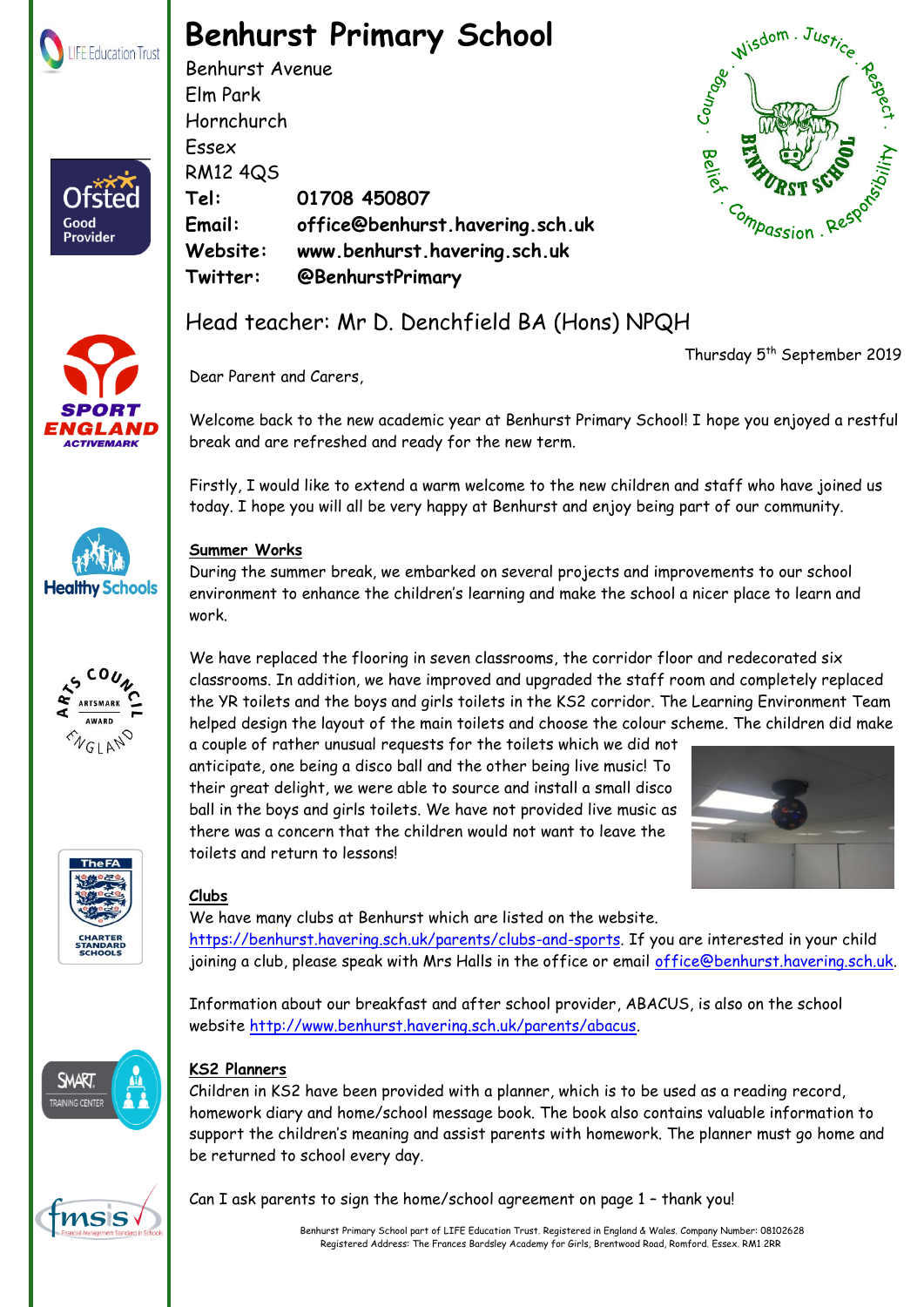

#### **Medication at school**

At Benhurst, we follow guidance from the Department for Education and only administer prescribed medicines. Prescribed medicines must be in-date, labelled, provided in the original container as dispensed by a pharmacist and include instructions for administration, dosage and storage. The exception to this is insulin, which must still be in date, but will generally be available to schools inside an insulin pen or a pump, rather than in its original container.





Parents are able to come to school and administer additional medication should they wish (or can nominate, in writing, another responsible adults to do this). To reduce the impact of the children's learning, this should be limited to break and lunchtimes.

This means we cannot administer or allow in school lip balm, hay fever tablets, Calpol and other similar products unless prescribed by a medical professional. The only exception will be travel sickness tablets on the return journey back to school.

Parents who require the school to administer a travel sickness tablet or prescribed medication, should complete an Administering of Medicines at School sheet. A copy of this is available from the school office and is on the policies section of the website:

<http://www.benhurst.havering.sch.uk/Policies/benhurst-primary-school-policies>

For children in Years 5 and 6 who attend the residential trips, a separate medical form is completed that allow staff to administer key medication during this period.

### **Absences**

Where pupil absences occur directly before or after a holiday request (whether authorised or not) or before or after a school holiday, they will be marked as unauthorised unless we receive medical evidence to support the absence. The medical evidence is required within seven school days of the absence. This forms part of the school's Attendance Policy.



**Healthy Schools** 

#### **Walking to school**

Should you wish for your child to walk home by themselves and we have not received your written authority previously, please put this in writing to the class teacher. We will then update our school records accordingly.

In order that we can help to keep children as safe as possible:

- We do not allow children in KS1 to walk home without an adult.
- We do not recommend children in Year 3 or 4 walk home without an adult.

• We cannot release children to meet parents in other areas of the school without written consent.

## **Prospective Parents Tour for September 2020 intake**

For parents who have children eligible to start at primary school in September 2020, we have weekly tours starting later this month and until January 2020. Further details can be found via the school website.<https://benhurst.havering.sch.uk/school-admission/>

#### **Possible General Election**

Like many of you, I am aware that there could be a snap general election called soon. Given that Benhurst is used as a Polling Station, I felt it important to remind you of this and that the school would need to close for the day. I understand that this can cause childcare difficulty for many working parents and will of course write to you once informed of an election.